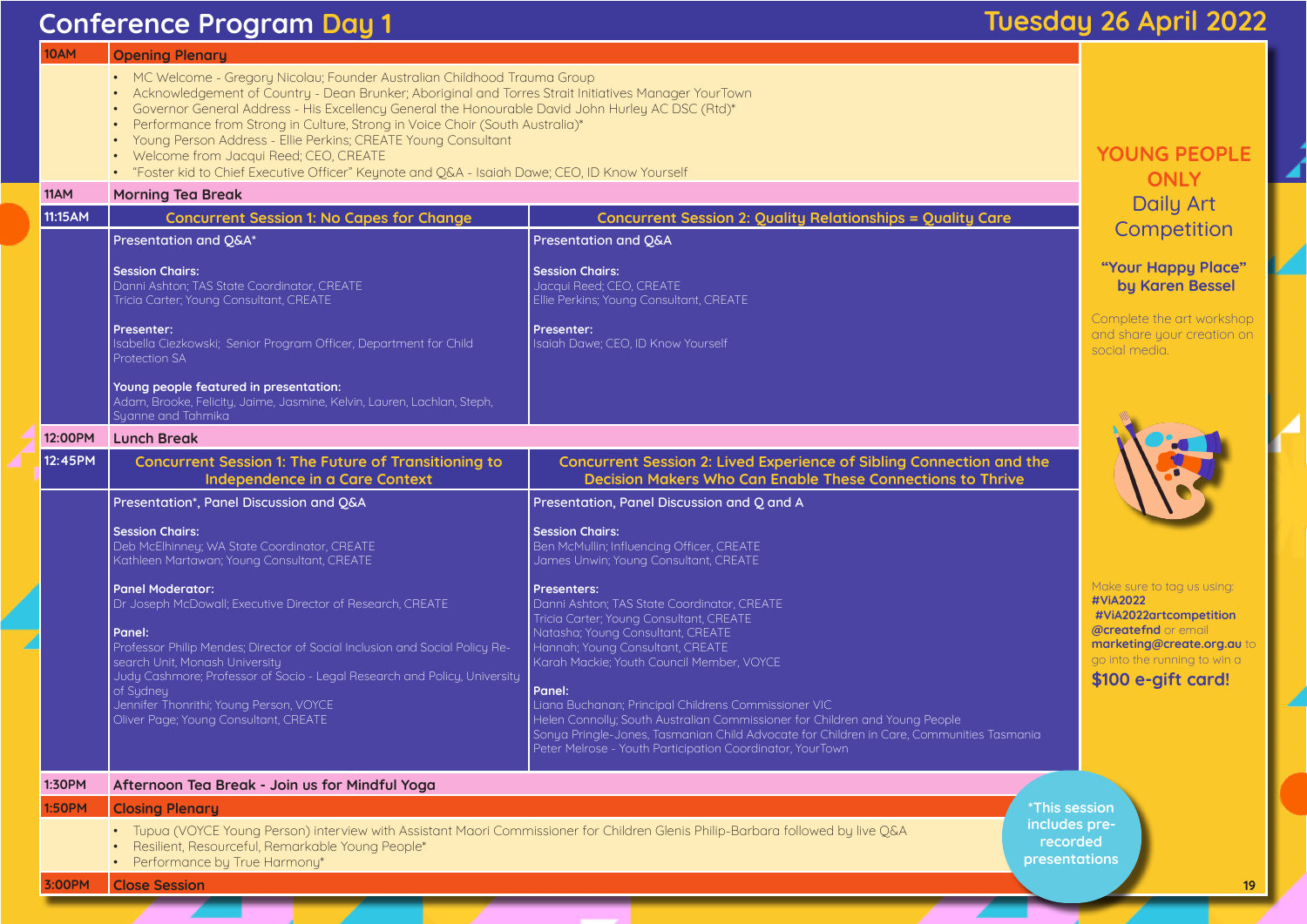# **Conference Program Day 2 Manual 2022 Wednesday 27 April 2022**

N

| 10AM          | <b>Opening Plenary</b>                                                                                                                                                                                                                                                                                                                                                                                                                                                                                                                                                                 |                                                                                                                       |  |  |  |
|---------------|----------------------------------------------------------------------------------------------------------------------------------------------------------------------------------------------------------------------------------------------------------------------------------------------------------------------------------------------------------------------------------------------------------------------------------------------------------------------------------------------------------------------------------------------------------------------------------------|-----------------------------------------------------------------------------------------------------------------------|--|--|--|
|               | • MC Welcome - Lindsay Wegener; Executive Director Peakcare<br>Welcome - National Childrens Commissioner - Anne Hollonds<br>Sponsor Address - 'Life Without Barriers' - Jane French; Executive Director Child Youth and Family<br>"The three R's, Reading, Writing and Arithmetic" Keynote and Q&A - Gregory Nicolau; Founder Australian Childhood Trauma Group                                                                                                                                                                                                                        |                                                                                                                       |  |  |  |
| 11AM          | <b>Morning Tea Break</b>                                                                                                                                                                                                                                                                                                                                                                                                                                                                                                                                                               |                                                                                                                       |  |  |  |
| 11:15AM       | <b>Concurrent Session 1: Educational Issues for Children and</b><br>Young People in Out-of-Home Care                                                                                                                                                                                                                                                                                                                                                                                                                                                                                   | <b>Concurrent Session 2: Real Relations</b><br><b>Out-of-Home Care</b>                                                |  |  |  |
|               | Presentation*                                                                                                                                                                                                                                                                                                                                                                                                                                                                                                                                                                          | Presentation* and Q&A                                                                                                 |  |  |  |
|               | <b>Session Chair:</b><br>Mohita Kapoor; NSW State Coordinator, CREATE<br>Destiny Reid; Young Consultant, CREATE                                                                                                                                                                                                                                                                                                                                                                                                                                                                        | <b>Session Chairs:</b><br>Rosalind Clarke; NT State Coordinator<br>Natasha Yirarbuk; Young Consultant, CREATE         |  |  |  |
|               | <b>Presenters:</b><br>Dr Joseph McDowall; Executive Director of Research, CREATE<br>Dr Michelle Townsend; Senior Research Fellow, School of psychology University of Wollongong<br>Dr Miriam Maclean; Australian Centre for Child Protection, University of South Australia<br>Professor Kitty te Riele; Deputy Director (Research), University of Tasmania<br>Jayde Ward; Director, Aboriginal Strategy, NSW FACS                                                                                                                                                                     | Presenter:<br>Jarrod Wheatley; Founder and CEO Professional Individ                                                   |  |  |  |
| 12PM          | <b>Lunch Break</b>                                                                                                                                                                                                                                                                                                                                                                                                                                                                                                                                                                     |                                                                                                                       |  |  |  |
| 12:45PM       | <b>Concurrent Session 1: Engaging Children and Young People in Decisions</b><br><b>That Impact Them</b>                                                                                                                                                                                                                                                                                                                                                                                                                                                                                | <b>Concurrent Session 2: COVID and Hea</b><br>Wellbeing                                                               |  |  |  |
|               | <b>Presentation and Breakout Discussion</b>                                                                                                                                                                                                                                                                                                                                                                                                                                                                                                                                            | Presentation and Q&A*                                                                                                 |  |  |  |
|               | <b>Session Chairs:</b><br>Elise Hilder; Research Officer, CREATE<br>Emily Hikaiti (Paul); Young Consultant, CREATE                                                                                                                                                                                                                                                                                                                                                                                                                                                                     | <b>Session Chairs:</b><br>Cathy Carnovale; VIC State Coordinator, CREATE<br>Tobias Lindholm; Young Consultant, CREATE |  |  |  |
|               | <b>Presenters:</b><br>Jane French; Executive Director Child Youth and Family, Life Without Barriers<br>Chris Skinner; Facilitor, Life Without Barriers<br>Joel Berkhout; Facilitor, Life Without Barriers<br>Leanne Rutherford; Facilitor, Life Without Barriers<br>Melinda Clarke; Facilitor, Life Without Barriers<br>Rebecca O'Sullivan; Facilitor, Life Without Barriers<br>Rob Ryan; Facilitor, Life Without Barriers<br>Ruby Frankcombe; Facilitor, Life Without Barriers<br>Veronica Martin; Facilitor, Life Without Barriers<br>Zeah Behrend; Facilitor, Life Without Barriers | <b>Presenters:</b><br>Ben McMullin; Influencing Officer, CREATE<br>Katie Creed; Research Officer, CREATE              |  |  |  |
| 1:30PM        | Afternoon Tea Break - Join us for Mindful Yoga                                                                                                                                                                                                                                                                                                                                                                                                                                                                                                                                         |                                                                                                                       |  |  |  |
| <b>1:50PM</b> | <b>Closing Plenary</b>                                                                                                                                                                                                                                                                                                                                                                                                                                                                                                                                                                 |                                                                                                                       |  |  |  |
|               | <b>Good News Stories*</b><br>'Journey: A documentary' presented by Brenda Yelland, WA State Coordinator Keyassets and Young People*<br>Case Worker Awards - as nominated by Young People in Care*                                                                                                                                                                                                                                                                                                                                                                                      |                                                                                                                       |  |  |  |
| 3:00PM        | <b>Close Session</b>                                                                                                                                                                                                                                                                                                                                                                                                                                                                                                                                                                   |                                                                                                                       |  |  |  |

### h<mark>ips in</mark>

Ualised Care

## Ith and

**YOUNG PEOPLE ONLY**  Daily Art **Competition** 

**\*This session includes prerecorded presentations**

 **Concertina Creatures by Georgina Chadderton**

Complete the art workshop and share your creation on social media.



Make sure to tag us using: **#ViA2022 #ViA2022artcompetition @createfnd** or email **marketing@create.org.au** to go into the running to win a **\$100 e-gift card!**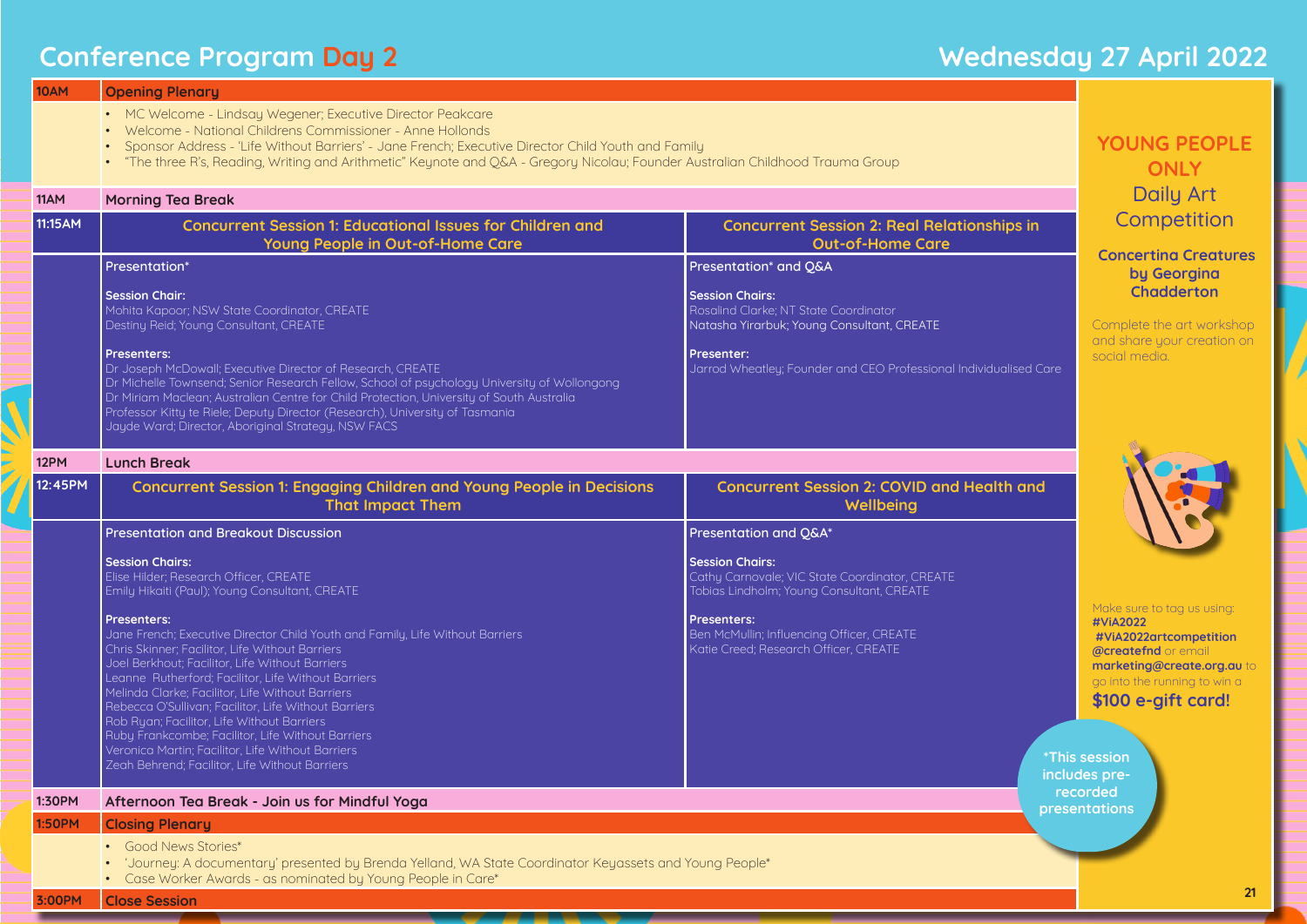# **Culture Talk: Power to Kids - Respecting Sexual Safety**

### Explores

# **YOUNG PEOPLE ONLY**  Daily Art **Competition**

# **Conference Program Day 3 Thursday 28 April 2022**

| <b>10AM</b>   | <b>Opening Plenary</b>                                                                                                                                                                                                                                                                                                                                                                                                                                                                                                                                                                                                                                                             |                                                                                                                       |                                                                                                                        |
|---------------|------------------------------------------------------------------------------------------------------------------------------------------------------------------------------------------------------------------------------------------------------------------------------------------------------------------------------------------------------------------------------------------------------------------------------------------------------------------------------------------------------------------------------------------------------------------------------------------------------------------------------------------------------------------------------------|-----------------------------------------------------------------------------------------------------------------------|------------------------------------------------------------------------------------------------------------------------|
|               | • MC Welcome - Gregory Nicolau; Founder Australian Childhood Trauma Group<br>Address - Luke Twyford; CE and Principal Commissioner, Queensland Family and Child Commission<br>• "Nurturing Resilience: Nine things young people need to thrive" Keynote - Michael Ungar; Principal Investigator for the Resilience Research Centre at Dalhousie<br>University*                                                                                                                                                                                                                                                                                                                     |                                                                                                                       |                                                                                                                        |
| 11AM          | <b>Morning Tea Break</b>                                                                                                                                                                                                                                                                                                                                                                                                                                                                                                                                                                                                                                                           | Competition                                                                                                           |                                                                                                                        |
| 11:15AM       | <b>Concurrent Session 1: Voices in Action - Aotearoa</b>                                                                                                                                                                                                                                                                                                                                                                                                                                                                                                                                                                                                                           | <b>Concurrent Session 2: Walking the Child Safe</b><br><b>Culture Talk: Power to Kids - Respecting Sexual Safety</b>  | <b>Chigiri-e with Yukari!</b>                                                                                          |
|               | Short Film <sup>*</sup> and Q&A                                                                                                                                                                                                                                                                                                                                                                                                                                                                                                                                                                                                                                                    | Presentation* and Q&A                                                                                                 | Complete the art<br>workshop and share your                                                                            |
|               | <b>Session Chair:</b><br>Lisa Wylie; ACT State Coordinator, CREATE<br>Lucas Parker; Young Consultant, CREATE                                                                                                                                                                                                                                                                                                                                                                                                                                                                                                                                                                       | <b>Session Chairs:</b><br>Kate Martin; National Influencing Manager, CREATE<br>Destiny Reid; Young Consultant, CREATE | creation on social media.                                                                                              |
|               | <b>Presenter:</b><br>Albet Lockie; Youth Council Member, VOYCE<br>Karah Mackie; Youth Council Member, VOYCE                                                                                                                                                                                                                                                                                                                                                                                                                                                                                                                                                                        | Presenter:<br>Robyn Miller; CEO, Mackillop Family Services                                                            |                                                                                                                        |
|               |                                                                                                                                                                                                                                                                                                                                                                                                                                                                                                                                                                                                                                                                                    | <b>Q&amp;A</b><br>Cameron Burgess; National Leader Program Design and Implementation,<br>Mackillop Institute          |                                                                                                                        |
| 12PM          | <b>Lunch Break</b>                                                                                                                                                                                                                                                                                                                                                                                                                                                                                                                                                                                                                                                                 |                                                                                                                       |                                                                                                                        |
| 12:45PM       | <b>Concurrent Session 1:</b><br>The Case for Extended Care                                                                                                                                                                                                                                                                                                                                                                                                                                                                                                                                                                                                                         | <b>Concurrent Session 2: Wild Intervention Explores</b><br><b>UK Care System</b>                                      |                                                                                                                        |
|               |                                                                                                                                                                                                                                                                                                                                                                                                                                                                                                                                                                                                                                                                                    |                                                                                                                       |                                                                                                                        |
|               | Presentation and Q&A                                                                                                                                                                                                                                                                                                                                                                                                                                                                                                                                                                                                                                                               | Presentation* and Q&A                                                                                                 |                                                                                                                        |
|               | <b>Session Chair:</b><br>Kate Martin; National Influcing Manager, CREATE<br>Lexi Cooke; Young Consultant, CREATE                                                                                                                                                                                                                                                                                                                                                                                                                                                                                                                                                                   | <b>Session Chair:</b><br>Elise Hilder; Research Officer, CREATE<br>Leilani Houston; Young Consultant, CREATE          | Make sure to tag us using:<br>#ViA2022                                                                                 |
|               | <b>Presenter:</b><br>Paul McDonald; CEO, Anglicare VIC<br>Dylan Langley; Lived Experience ambassador, Anglicare                                                                                                                                                                                                                                                                                                                                                                                                                                                                                                                                                                    | <b>Presenter:</b><br>Caine Wild; Company Director and Founder, Wild Intervention (England)                            | #ViA2022artcompetition<br><b>@createfnd</b> or email<br>marketing@create.org.<br>au to go into the running to<br>win a |
| 1:30PM        | Afternoon Tea Break - Join us for Mindful Yoga                                                                                                                                                                                                                                                                                                                                                                                                                                                                                                                                                                                                                                     |                                                                                                                       | \$100 e-gift card!                                                                                                     |
| <b>1:50PM</b> | <b>Closing Plenary</b>                                                                                                                                                                                                                                                                                                                                                                                                                                                                                                                                                                                                                                                             |                                                                                                                       |                                                                                                                        |
|               | • How Peak Bodies are Working With Young People With Lived Experience of Care - Deb Tsorbaris; CEO,Centre for Excellence Presentation and Panel Discussion<br>followed by Q&A<br>• Panel Discussion and Q&A - Deb Tsorbaris; CEO,Centre for Excellence, Dr Robert Martin; CEO, Child and Family Focus SA, Lindsay Wegener; Executive Director,<br>PeakCare Queensland, Steve Kinmond; CEO, Associate of Children's Welfare Agencies<br>• Presentation of CREATE's Transition Suite (CREATE Your Future, Sortli, GYOW kits) Presented by CREATE staff - Deb Watson; Community Facilitator VIC,<br>Erin Laing; Marketing Project Coordinator, and Andrew Cummings; Program Developer |                                                                                                                       | <b>*This session</b><br>includes pre-<br>recorded                                                                      |
| 3:00PM        | <b>Close Session</b>                                                                                                                                                                                                                                                                                                                                                                                                                                                                                                                                                                                                                                                               |                                                                                                                       | presentations                                                                                                          |

## **Chigiri-e with Yukari!**



### Make sure to tag us using: **#ViA2022 #ViA2022artcompetition @createfnd** or email **marketing@create.org. au** to go into the running to win a